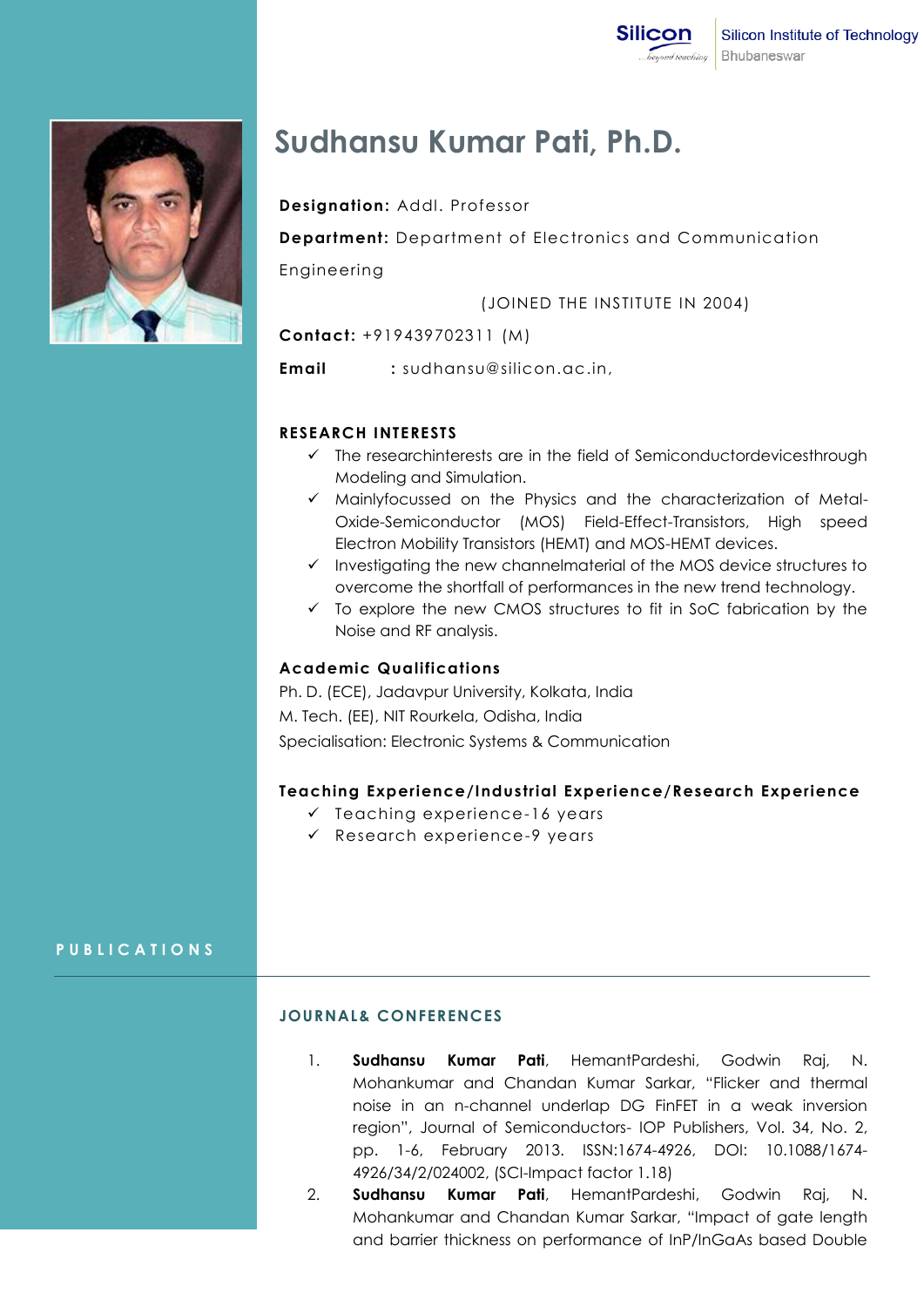Gate Metal–Oxide-Semiconductor Heterostructure Field-Effect Transistor (DG MOS-HFET)", Superlattices and Microstructures - ELSEVIER Publishers,Vol. 55, Pages:8–15, 2013. ISSN: 0749-6036, DOI: 10.1016/j.spmi.2012.12.002 (SCI-Impact factor 2.12)

- 3. **Sudhansu Kumar Pati**, KalyanKoley, ArkaDutta, N. Mohankumar and Chandan Kumar Sarkar," A New Approach to Extract the RF Parameters of Asymmetric DG MOSFET with NQS Effect", Journal of Semiconductors- IOP Publishers, Vol. 34, No. 2, pp. 1-5, November 2013. ISSN:1674-4926, DOI: 10.1088/1674-4926/34/11/114002 (SCI-Impact factor 1.18)
- 4. **Sudhansu Kumar Pati**, KalyanKoley, ArkaDutta, N. Mohankumar and Chandan Kumar Sarkar," Study of body and oxide thickness variation on analog and RF performance of underlap DG-MOSFETs", Microelectronics Reliability-Elsevier Publishers,Vol. 54, No. 6–7, Pages: 1137–1142, 2014. ISSN: 0026-2714, DOI: 10.1016/j.microrel.2014.02.008
- 5. HemantPardeshi, **Sudhansu Kumar Pati**, Godwin Raj, N. Mohankumar and Chandan Kumar Sarkar," Effect of underlap and gate length on device performance of an AlInN/GaN underlap MOSFET", Journal of Semiconductors, IOP Science publishers, Vol. 33, No. 12, pp. 1-7, 2012. ISSN:1674-4926, DOI: 10.1088/1674- 4926/33/12/124001(SCI-Impact factor 1.18)
- 6. HemantPardeshi, **Sudhansu Kumar Pati**, Godwin Raj, N. Mohankumar and Chandan Kumar Sarkar, "Investigation of asymmetric effects due to gate misalignment, gate bias and underlap length in III-V heterostructure underlap DG MOSFET", Physica E: Low-dimensional Systems and Nanostructures, Elsevier, Vol. 46, pp. 61–67, 2012. ISSN: 1386-9477, DOI: 10.1016/j.physe.2012.09.011(SCI-Impact factor 3.57)
- 7. HemantPardeshi, Godwin Raj, **Sudhansu Kumar Pati**, N. Mohankumar and Chandan Kumar Sarkar, "Comparative Assessment of III–V Heterostructure and Silicon Underlap Double Gate MOSFETs", Semiconductors, Springer, Vol. 46, No. 10, pp. 1299– 1303, 2012. ISSN: 1090-6479, DOI: 10.1134/S1063782612100119 (SCI-Impact factor 0.641)
- 8. Godwin Raj, HemantPardeshi, **Sudhansu Kumar Pati**, N. Mohankumar and Chandan Kumar Sarkar," Physics Based Charge and Drain Current Model for AlGaN/GaN HEMT Devices", Journal of Electron Devices, Vol. 14, pp. 1155-1160, 2012. ISSN: 1682-3427
- 9. Godwin Raj, HemantPardeshi, **Sudhansu Kumar Pati**, N. Mohankumar and Chandan Kumar Sarkar," Polarization based charge density drain current and small-signal model for nano-scale AlInGaN/AlN/GaN HEMT devices", Superlattices and Microstructures, Elsevier, Vol. 54, pp. 188–203, 2013. ISSN: 0749-6036, DOI: 10.1016/j.spmi.2012.11.020(SCI-Impact factor 2.12)
- 10. HemantPardeshi, Godwin Raj, **Sudhansu Kumar Pati**, N. Mohankumar and Chandan Kumar Sarkar," Influence of barrier thickness on AlInN/GaN underlap DG MOSFET device performance", Superlattices and Microstructures, Elsevier, Vol. 60, pp. 47–59, 2013. ISSN: 0749-6036, DOI: 10.1016/j.spmi.2013.04.015(SCI-Impact factor 2.12)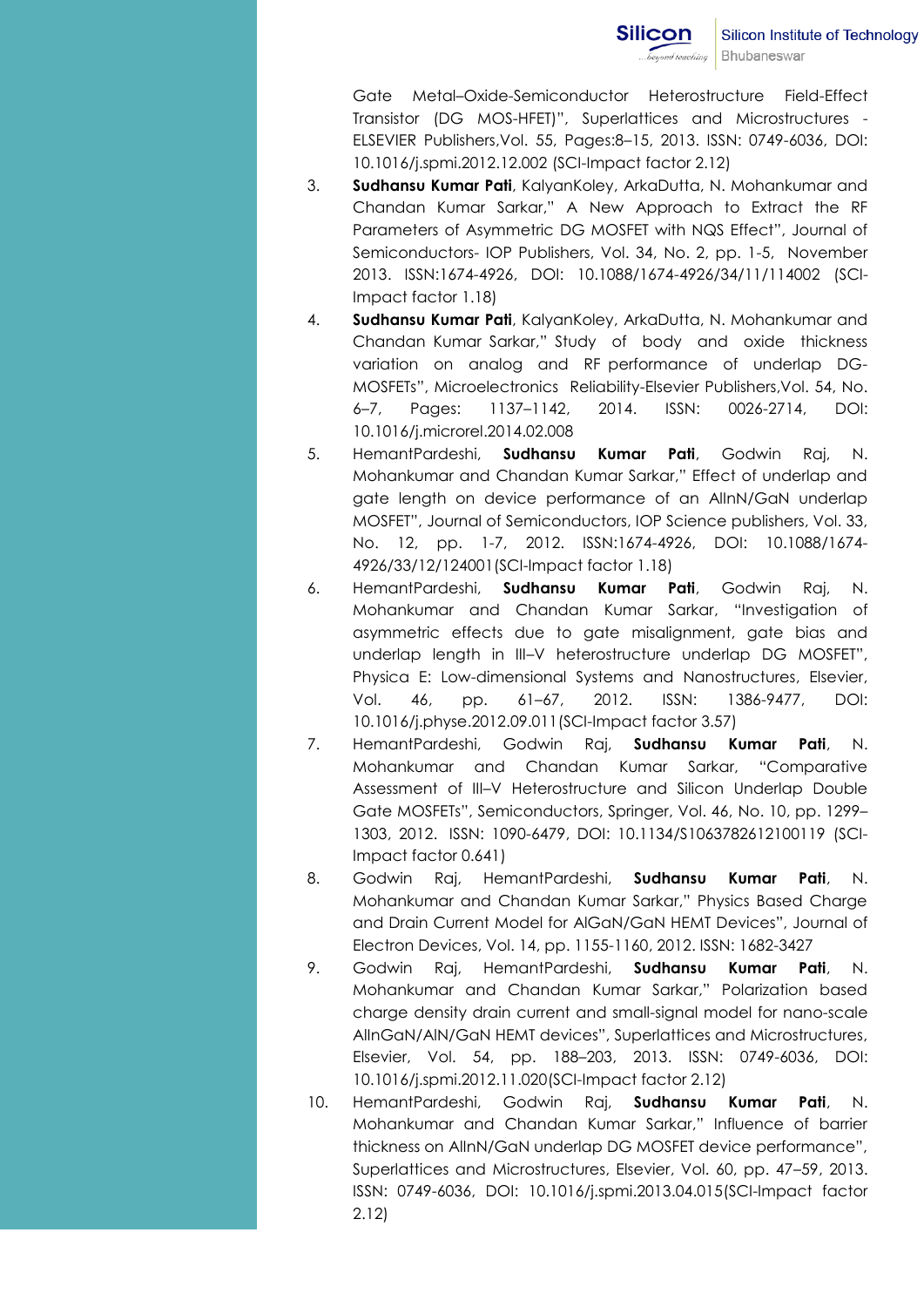- 11. HemantPardeshi, Godwin Raj, **Sudhansu Kumar Pati**, N. Mohankumar and Chandan Kumar Sarkar," Performance assessment of gate material engineered AlInN/GaN underlap DG MOSFET for enhanced carrier transport efficiency", Superlattices and Microstructures, Elsevier, Vol. 60, pp. 10–22, 2013. ISSN: 0749-6036, DOI: 10.1016/j.spmi.2013.04.019 (SCI-Impact factor 2.12)
- 12. Sanjit Kumar Swain, Sarosij Adak, **Sudhansu Kumar Pati**, HemantPardeshi and Chandan Kumar Sarkar," Analysis of flicker and thermal noise in p-channel Underlap DG FinFET", Microelectronics Reliability, Elsevier, Vol. 54, No. 8, pp. 1549–1554, 2014. ISSN: 0026-2714, DOI: 10.1016/j.microrel.2014.04.002(SCI-Impact factor 1.535)
- 13. Sarosij Adak, Sanjit Kumar Swain, Avtar Singh, HemantPardeshi, **Sudhansu Kumar Pati** and Chandan Kumar Sarkar," Study of HfAlO/AlGaN/GaN MOS-HEMT with source field plate structure for improved breakdown voltage", Physica E: Low-dimensional Systems and Nanostructures, Elsevier, Vol. 64, pp. 152–157, 2014. ISSN: 1386- 9477, DOI: 10.1016/j.physe.2014.07.021(SCI-Impact factor 3.57)
- 14. Sarosij Adak, ArghyadeepSarkar, Sanjit Swain, HemantPardeshi, **Sudhansu Kumar Pati** and Chandan Kumar Sarkar, "High Performance AlInN/AlN/GaN p-GaN Back Barrier Gate-Recessed Enhancement-Mode HEMT", Superlattices and Microstructures, Elsevier, Vol. 75, pp. 347–357, 2014. ISSN: 0749-6036, DOI:10.1016/j.spmi.2014.07.036 (SCI-Impact factor 2.12)
- 15. Sanjit Kumar Swain, Sarosij Adak, Bikash Sharma, **Sudhansu Kumar Pati** and Chandan Kumar Sarkar, "Effect of Channel Thickness and Doping Concentration on Sub-Threshold Performance of Graded Channel and Gate Stack DG MOSFETs", Journal of Low Power Electronics, American Scientific Publishers, Vol. 11, pp. 366-372, 2015, ISSN:1546-1998 DOI: 10.1166/jolpe.2015.1395
- 16. Sanjit Kumar Swain, ArkaDutta, Sarosij Adak, **Sudhansu Kumar Pati** and Chandan Kumar Sarkar, "Influence of channel length and high-K oxide thickness on subthreshold analog/RF performance of graded channel and gate stack DG-MOSFETs", Microelectronics Reliability, Elsevier, Vol. 61, pp. 24-29, 2016, . ISSN: 0026-2714, DOI:10.1016/j.microrel.2016.03.001 (SCI-Impact factor 1.535)
- 17. Sanjit Kumar Swain, Sarosij Adak, **Sudhansu Kumar Pati** and Chandan Kumar Sarkar, "Impact of InGaN back barrier layer on performance of AIInN/AlN/GaN MOS-HEMTs", Superlattices and Microstructures, Elsevier, Vol. 97, pp. 258-267, 2016. ISSN: 0749-6036, DOI: 10.1016/j.spmi.2016.06.032 (SCI-Impact factor 2.12)
- 18. **Sudhansu Kumar Pati**, ArghyadeepSarkar, HemantPardeshi, Godwin Raj, N Mohankumar and Chandan Kumar Sarkar, "Analytical Drain Current Model for Symmetrical Gate Underlap DGMOSFET", IJCA Proceedings on International Conference on Communication, Circuits and Systems 2012 iC3S(3):26-28, June 2013.
- 19. **Sudhansu Kumar Pati**, HemantPardeshi, Godwin Raj, N Mohankumar and Chandan Kumar Sarkar, "Comparison study of Drain Current, Subthreshold Swing and DIBL of III-V Heterostructure and Silicon Double Gate MOSFET", IJECT ,Vol. 4, Issue spl - 1, Jan - March 2013